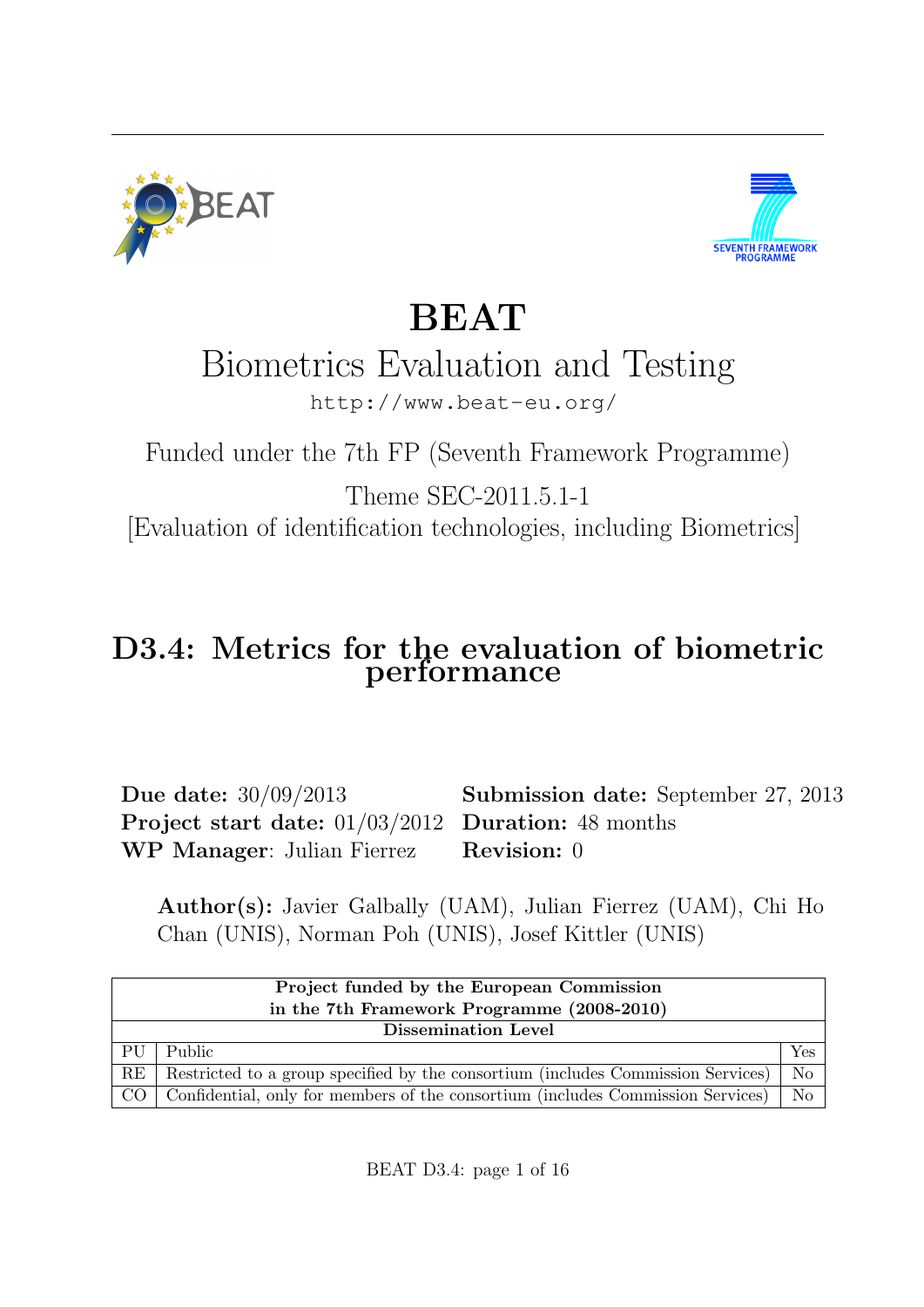BEAT D3.4: page 2 of 16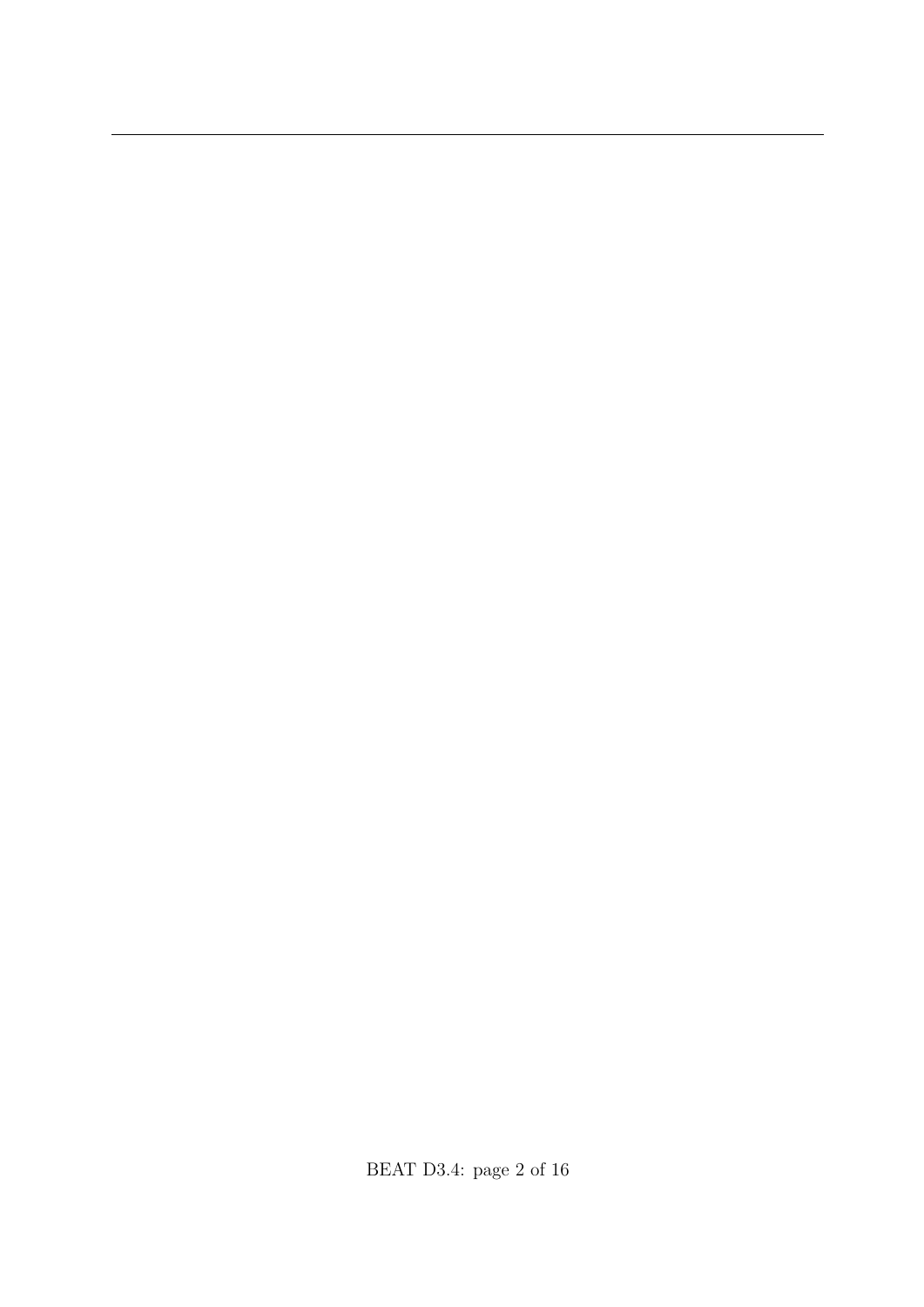

#### D3.4: Metrics for the evaluation of biometric performance

#### Abstract:

The present deliverable contains the documentation related to the use of the software functions developed to implement the different performance evaluation metrics described in D3.3. The functions have been implemented to be fully compatible with the BEAT platform so that they can be used within the final outcome tool of the project in order to carry out practical performance evaluations. Each function is accompanied by a link to its specific source code (in python). Therefore, this deliverable is fully practical and requires some programming background from the reader. The deliverable also represents a key contribution to the prototyping and development work to be carried out in WP7 where further documentation and manuals will be generated for the practical use, installation and deployment of the platform.

BEAT D3.4: page 3 of 16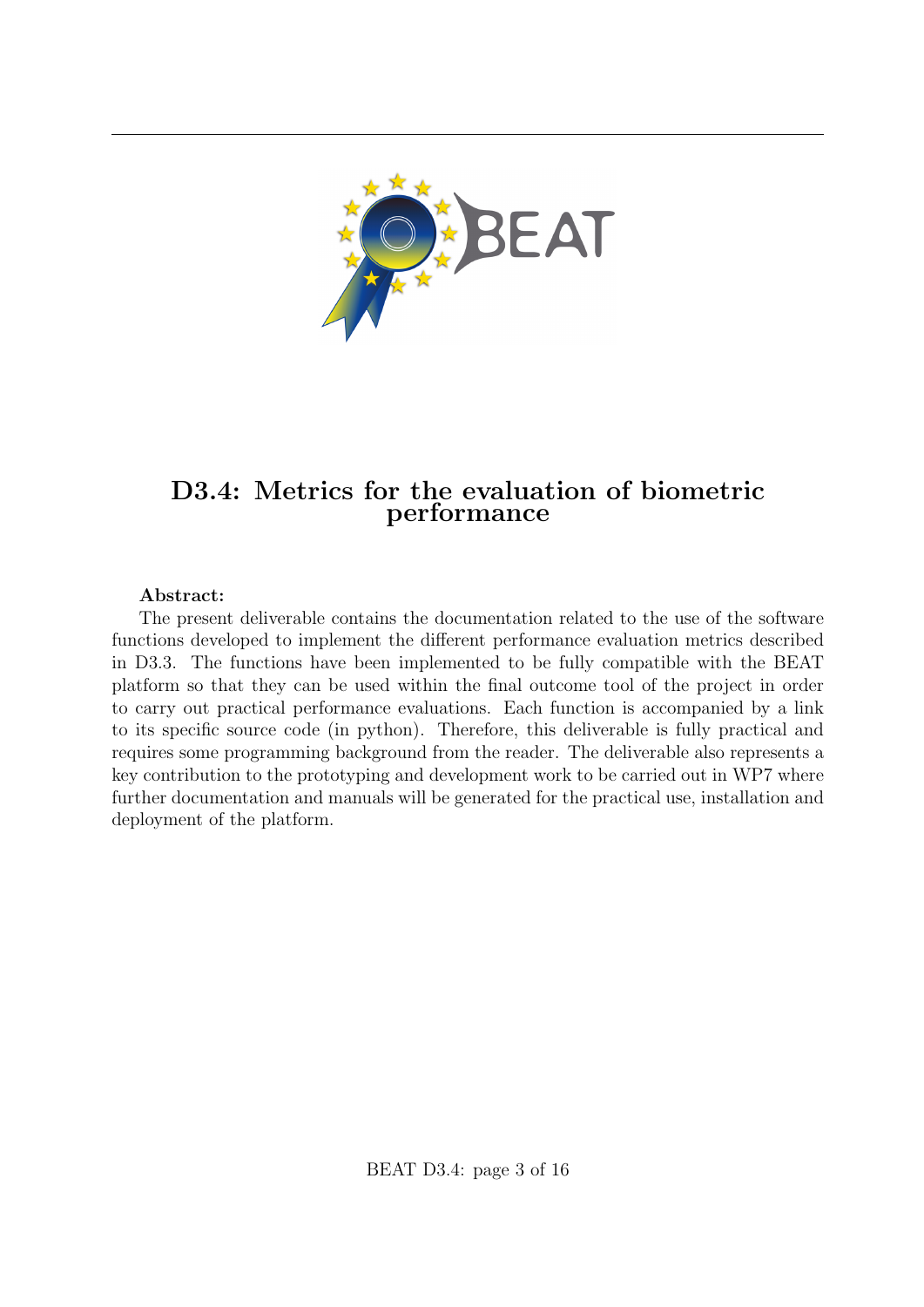BEAT D3.4: page 4 of 16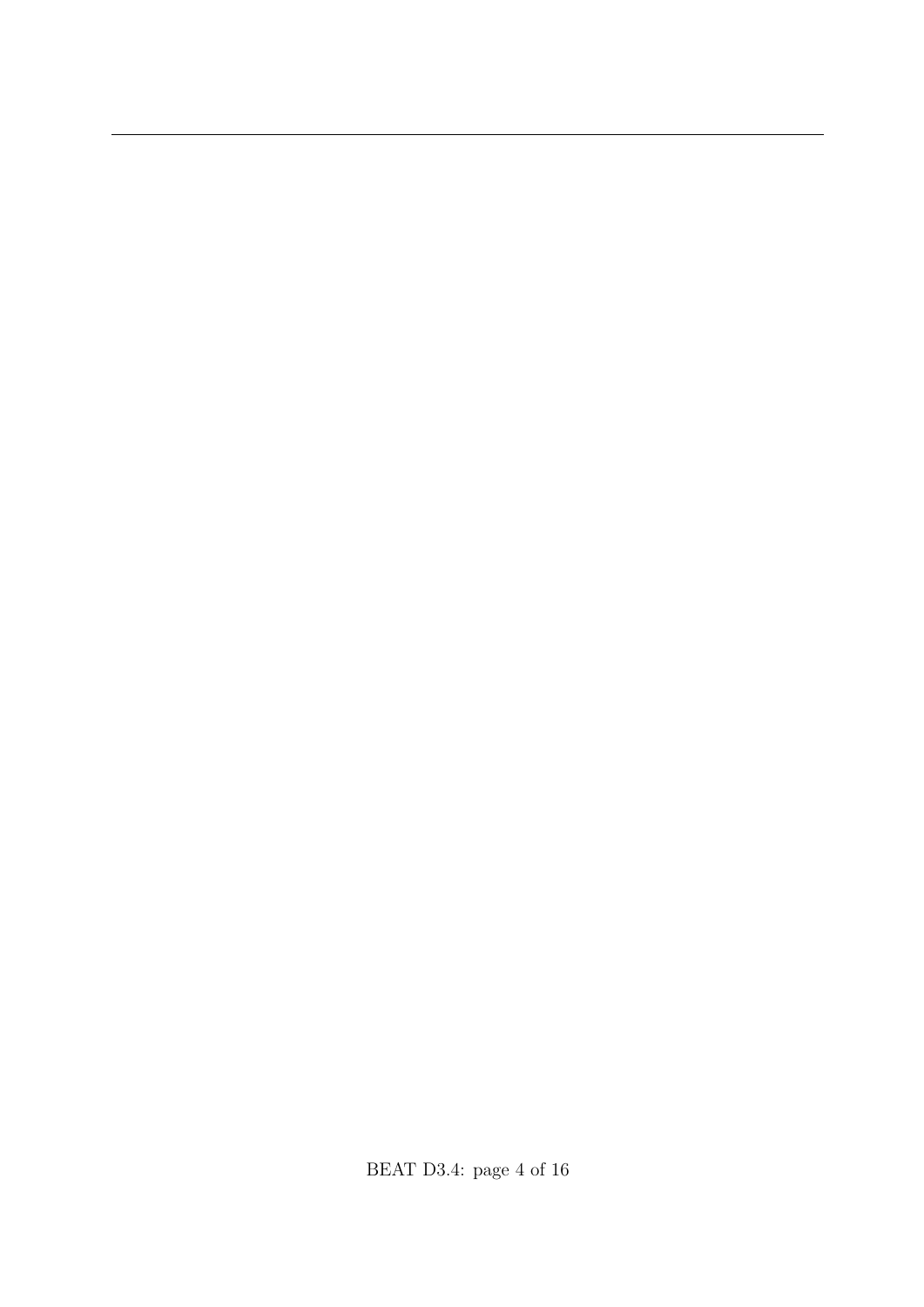## Contents

| 1 Introduction           |                |
|--------------------------|----------------|
| 2 Verification Metrics   |                |
|                          |                |
|                          |                |
|                          | $\overline{9}$ |
| 2.4                      |                |
| 3 Identification Metrics | 14             |
|                          | -15            |
|                          | -15            |
| Conclusions              |                |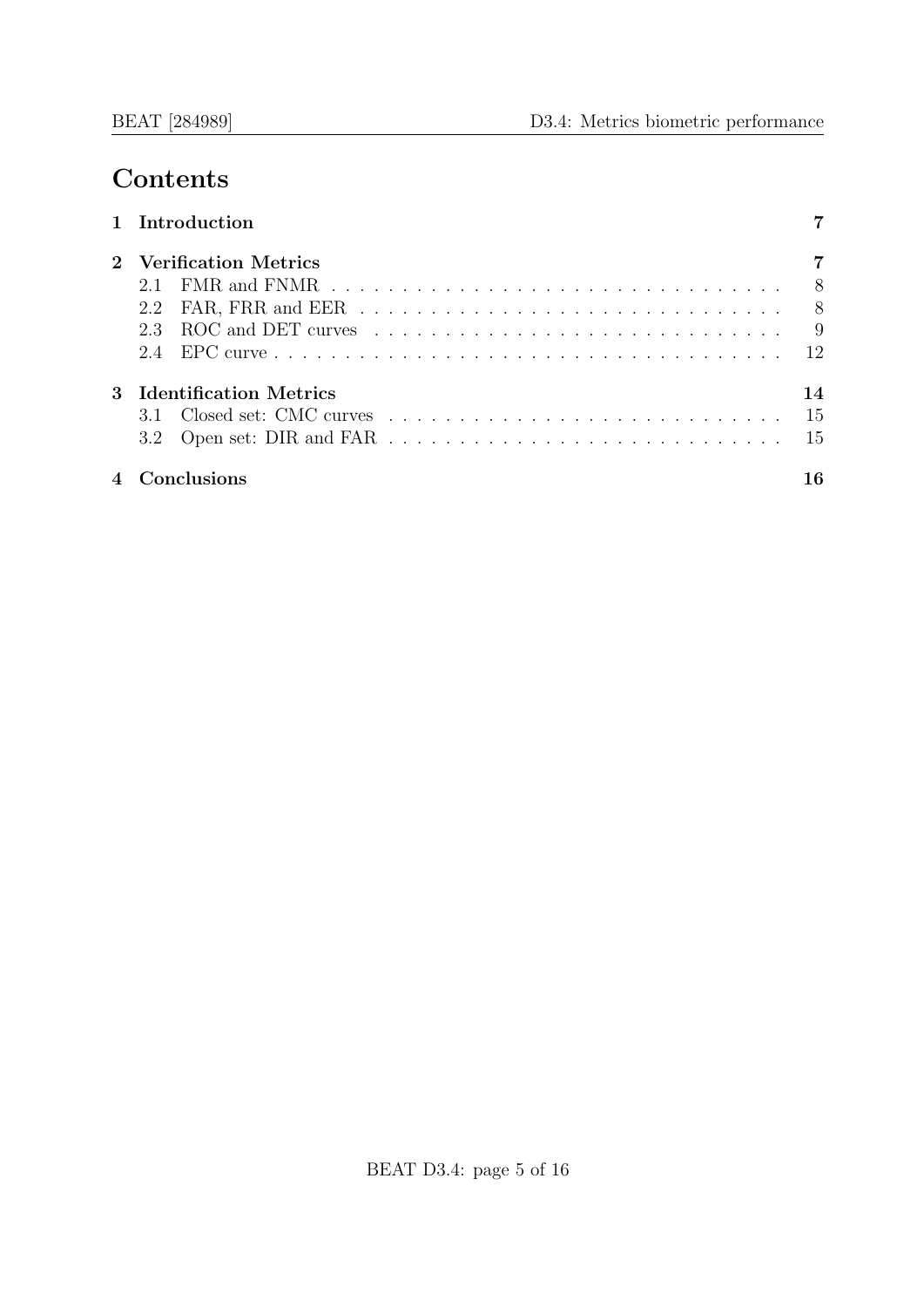BEAT D3.4: page 6 of 16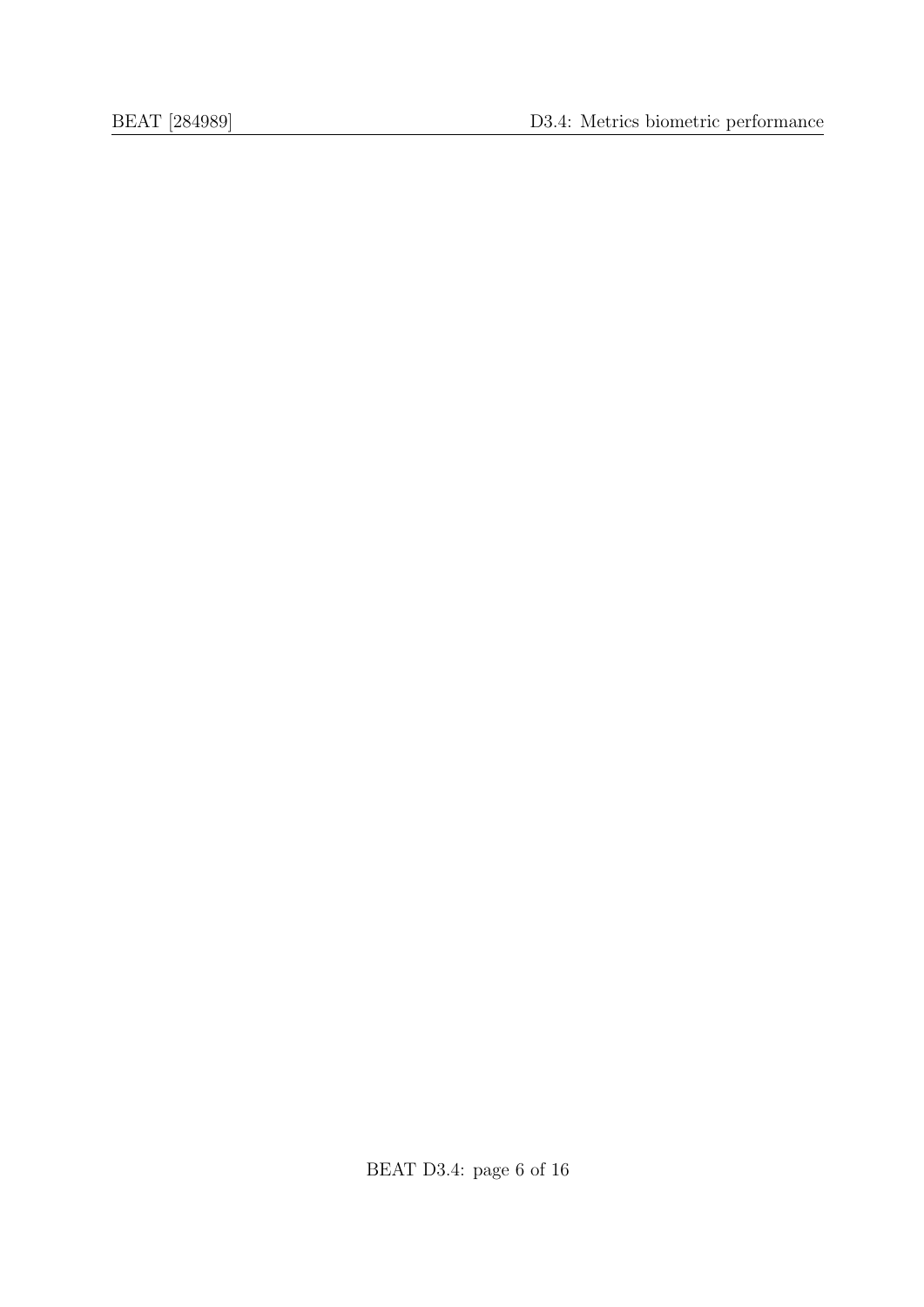### 1 Introduction

This deliverable is an inventory of a number of software functions which implement the different performance evaluation metrics previously described in D3.3, both for the verification and the identification operation modes.

Therefore, in this deliverable, and in the specified links for each metric, we only provide the definition, usage information and source code of the functions which implement those metrics. As such, these document should be understood as a pure practical and technical support for those people who want to make use these software tools.

Although some basic concepts about the different biometric operating modes are given throughout the deliverable, this is only done for completeness and review purposes. For a clear and thorough explanation of the different types of errors and evaluation metrics the reader is always referred to D3.3.

In the two sections of the deliverable Sect. 2 and Sect. 3 (one dedicated to verification metrics and the other to identification metrics) the reader will find:

- Documentation related to the functions that implement the performance measures described in D3.3. This documentation includes: The objective of the function, expected input parameters, output of the function, and some details about specific software implementation in case some reference to other external functions is required.
- A link specifying the webpage where this function and its actual source code may be found. Due to the length of these links and in order to make them more easily readable, all of them start with the code COMMON-URL, which corresponds to:

http://www.idiap.ch/software/bob/docs/releases/last/sphinx/html/measure/generated

Therefore to reach each function, this COMMON-URL has to be concatenated prior to the specific link given with the function.

All functions have been programmed in the framework provided by the general computer vision and machine learning toolbox BOB, as it is fully compatible in terms of programming and interfaces with the BEAT platform:

http://idiap.github.io/bob/

The deliverable is not intended as a programming manual (further documentation and manuals for users will be generated within WP7 in order to install and get started with the BEAT platform). Therefore, for this deliverable to be fully useful for potential readers it is very advisable to have some background knowledge on:  $i)$  general programming concepts and specifically in Python;  $ii)$  some experience using the BOB toolbox.

## 2 Verification Metrics

For completeness and as a form of review, we present here the basic notions about the verification operation mode. For further details and a deeper understanding of this operation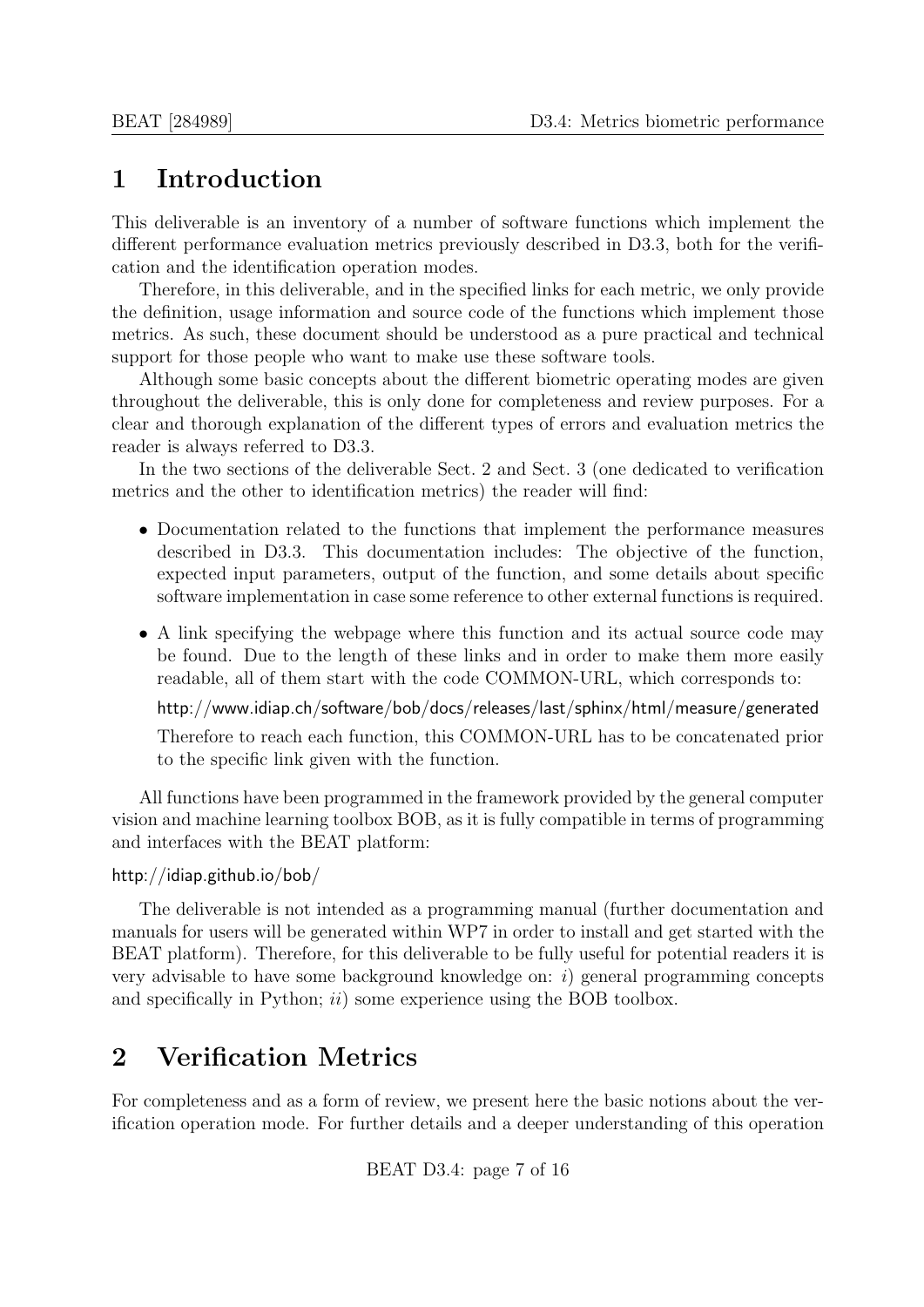mode and the most widely used metrics to evaluate it, we refer the reader to D3.3.

Recall that, as specified in D3.3, a biometric system working under the verification mode receives two inputs: a biometric sample (usually referred to as *test sample*) and an identity claim. The system task is to compare the test sample to a previously stored sample associated to the identity claim (typically in the enrollment stage) and determine if both samples belong to the same person. Therefore, the question posed to the system is: Is this person who he claims to be? With only a binary answer possible (yes or no). As such, two types of error con occur: i) false rejection or false non-match, that is, falsely rejecting a genuine's user claim; or *ii*) false acceptance or false match, that is, falsely accepting the claim to be from the genuine user when the actual person is an impostor.

The functions defined in this section are designed to implement the different common metrics used to evaluate the performance of biometric systems under the verification operation mode, that is, to estimate the two types of errors committed by the system and specified above.

#### 2.1 FMR and FNMR

As specified in D3.3, the metrics False Match Rate (FMR) and False Non-Match Rate (FNMR) refer to error rates strictly of the matcher, while the FAR and FRR are performance metrics of the whole system where, in addition to the FMR and FNMR (which are responsible for most errors in a biometric system), there are other possible fail causes also considered such as the Failure to Enroll (FtE) or Failure to Acquire (FtA).

However, as these last errors (FtE and FtA) are very difficult to estimate in a laboratory evaluation where the database has already been acquired and is ready to be used for matching, in practice, in the vast majority of cases in the literature and technical evaluations, the False Match Rate (FMR) and the False Acceptance Rate (FAR) are used interchangeably. The same occurs with the False Non-Match Rate (FNMR) and the False Rejection Rate (FRR). In general, the terms FAR and FRR are far more used than their respective counterparts FMR and FNMR.

Given that, in practice, both pair of metrics are equivalent for the type of evaluations that will be carried out on the BEAT platform, only one of them has been implemented under the name FAR and FRR, as defined in Sect. 2.2.

#### 2.2 FAR, FRR and EER

#### **bob.measure.eer rocch(negatives, positives)**

Calculates the equal-error-rate (EER) given the input data. It returns a float with the value of the EER.

Input arguments:

• negatives: an array containing the score information for samples that are labeled to belong to the class usually known as "impostor".

BEAT D3.4: page 8 of 16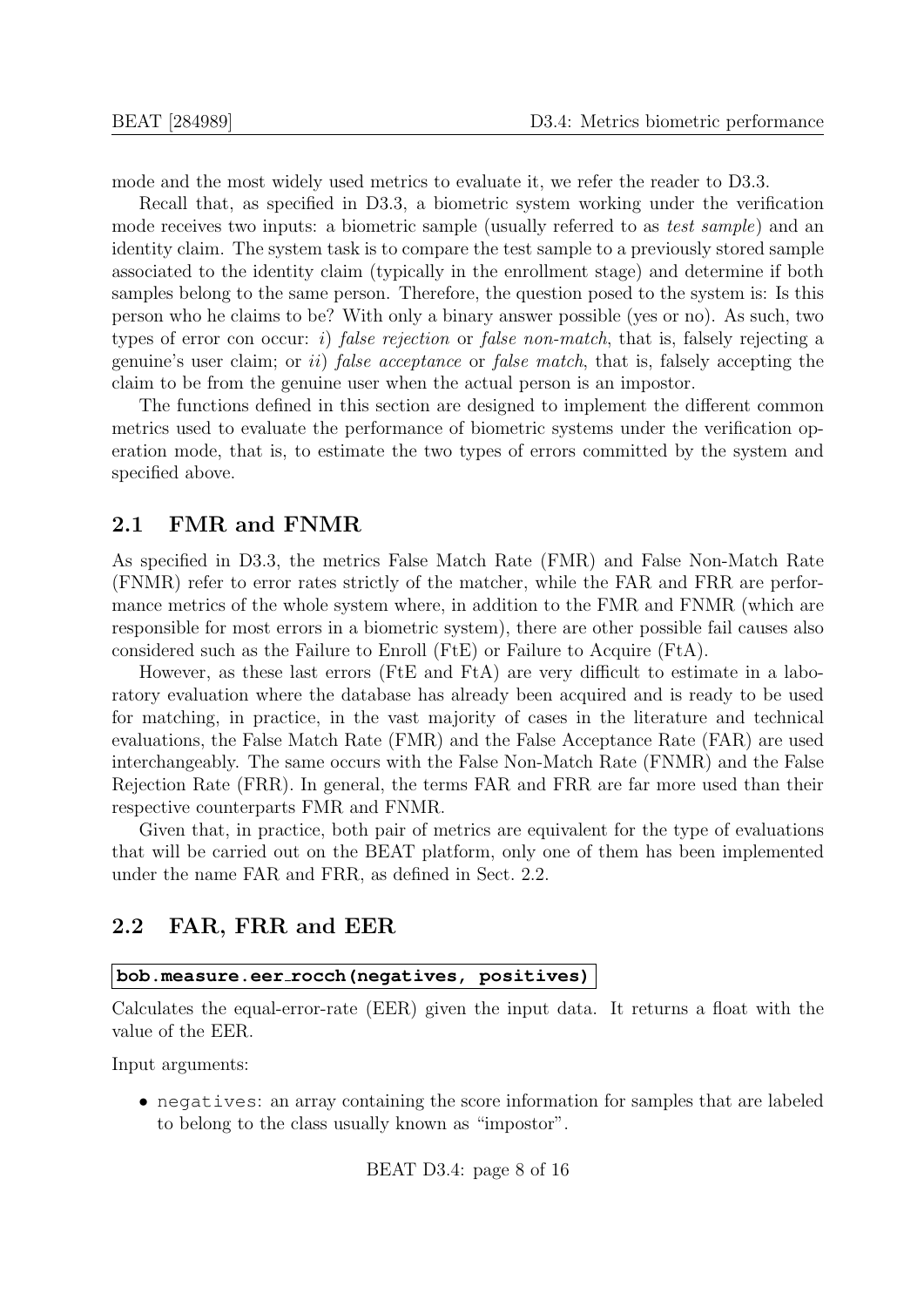• positives: an array containing the score information for samples that are labeled to belong to the class usually known as "client".

Link to source code: COMMON-URL/bob.measure.eer\_rocch.html#bob.measure.eer\_rocch

#### **bob.measure.farfrr(negatives, positives, threshold)**

Calculates the FA ratio and the FR ratio given positive and negative scores and a threshold.

Input arguments:

- negatives: an array containing the score information for samples that are labeled to belong to the class usually known as "impostor".
- positives: an array containing the score information for samples that are labeled to belong to the class usually known as "client".
- threshold: a float indicating the threshold (score) value where we want to compute the FAR and FRR.

It is expected that positive scores are greater than negative scores. So, every positive value that falls bellow the threshold is considered a false-rejection (FR). Negative samples that fall above the threshold are considered a false-accept (FA).

Positives that fall on the threshold (exactly) are considered correctly classified. Negatives that fall on the threshold (exactly) are considered incorrectly classified.

The threshold value does not necessarily have to fall in the range covered by the input scores (negatives and positives altogether), but if it does not, the output will be either  $(1.0, 0.0)$  or  $(0.0, 1.0)$  depending on the side the threshold falls.

The output is in form of two double-precision real numbers. The numbers range from 0 to 1. The first element of the pair is the false-accept ratio. The second element of the pair is the false-rejection ratio.

It is possible that in some setups the designer may have setup the system so that positive samples have a smaller score than the negative ones. In this case, make sure you normalize the scores so that positive samples have greater scores before feeding them into this function.

Link to source code: COMMON-URL/bob.measure.farfrr.html#bob.measure.farfrr

#### 2.3 ROC and DET curves

#### **bob.measure.roc(negatives, positives, n points)**

Calculates the ROC curve given a set of positive and negative scores and a desired number of points. Returns a two-dimensional array of doubles that express the X (FRR) and Y

BEAT D3.4: page 9 of 16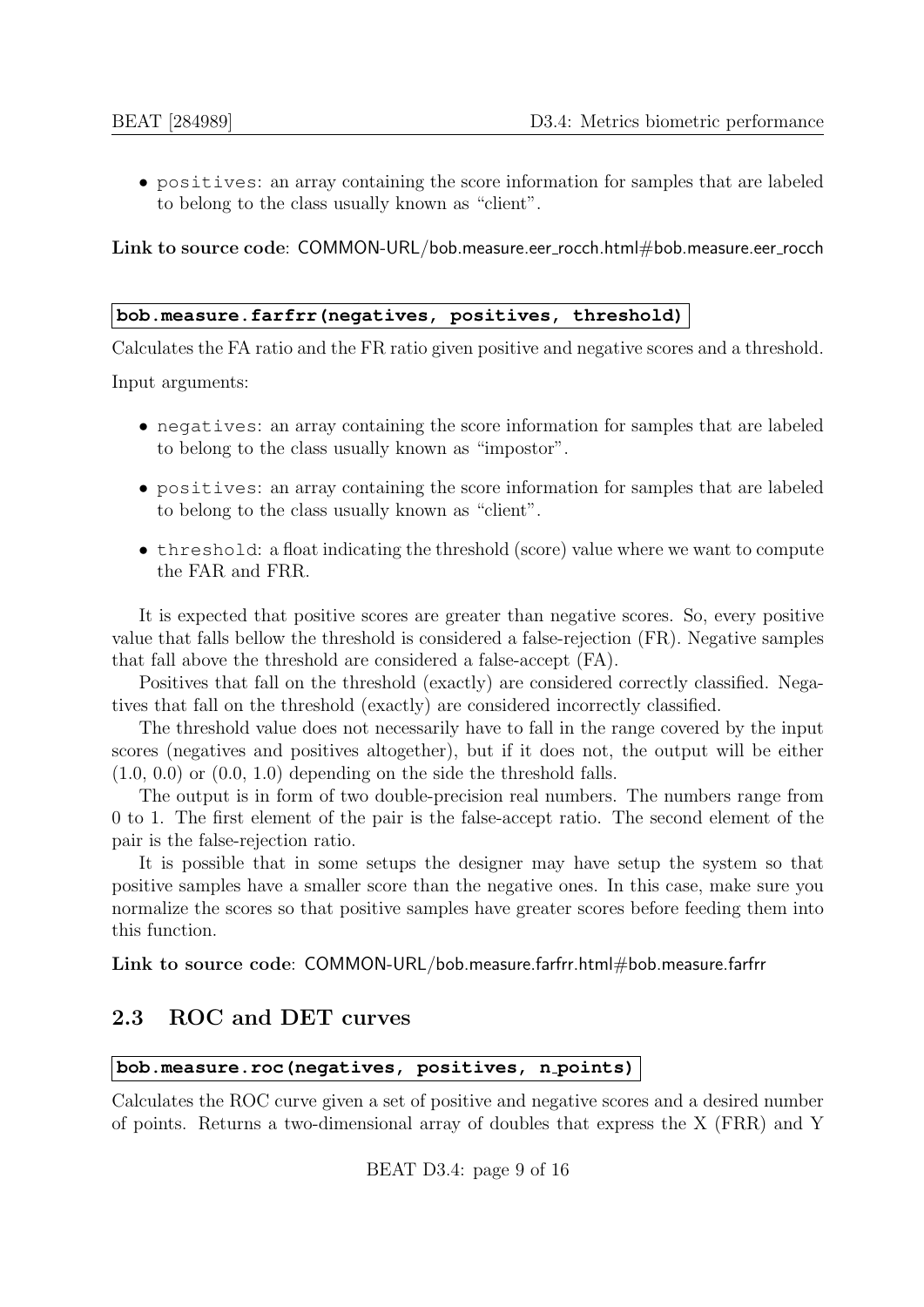(FAR) coordinates in this order. The points in which the ROC curve are calculated are distributed uniformly in the range [min(negatives, positives), max(negatives, positives)].

Input arguments:

- negatives: an array containing the score information for samples that are labeled to belong to the class usually known as "impostor".
- positives: an array containing the score information for samples that are labeled to belong to the class usually known as "client".
- n points: an integer indicating the number of points where the FAR and FRR values will be computed.

Link to source code: COMMON-URL/bob.measure.roc.html#bob.measure.roc

#### **bob.measure.plot.roc(negatives, positives, npoints=100, CAR=False, kwargs)**

Plots Receiver Operating Charactaristic (ROC) curve.

This method will call matplotlib to plot the ROC curve for a system which contains a particular set of negatives (impostors) and positives (clients) scores.

The plot will represent the false-alarm on the vertical axis and the false-rejection on the horizontal axis.

The standard matplotlib.pyplot.plot command is used. All parameters passed with exception of the three first parameters of this method will be directly passed to the plot command. For further reference on these options please go to:

http://matplotlib.sourceforge.net/api/pyplot api.html#matplotlib.pyplot.plot

Input arguments:

- negatives: Array of negative class scores (impostor).
- positives: Array of positive class scores (client).
- npoints: Number of points to use when drawing the ROC curve CAR plot
- CAR: CAR over FAR in semilogx axis (CAR=True) or FAR over FRR linearly (CAR=False, the default)
- kwargs: a dictionary of extra plotting parameters, that is passed directly to matplotlib.pyplot.plot().

BEAT D3.4: page 10 of 16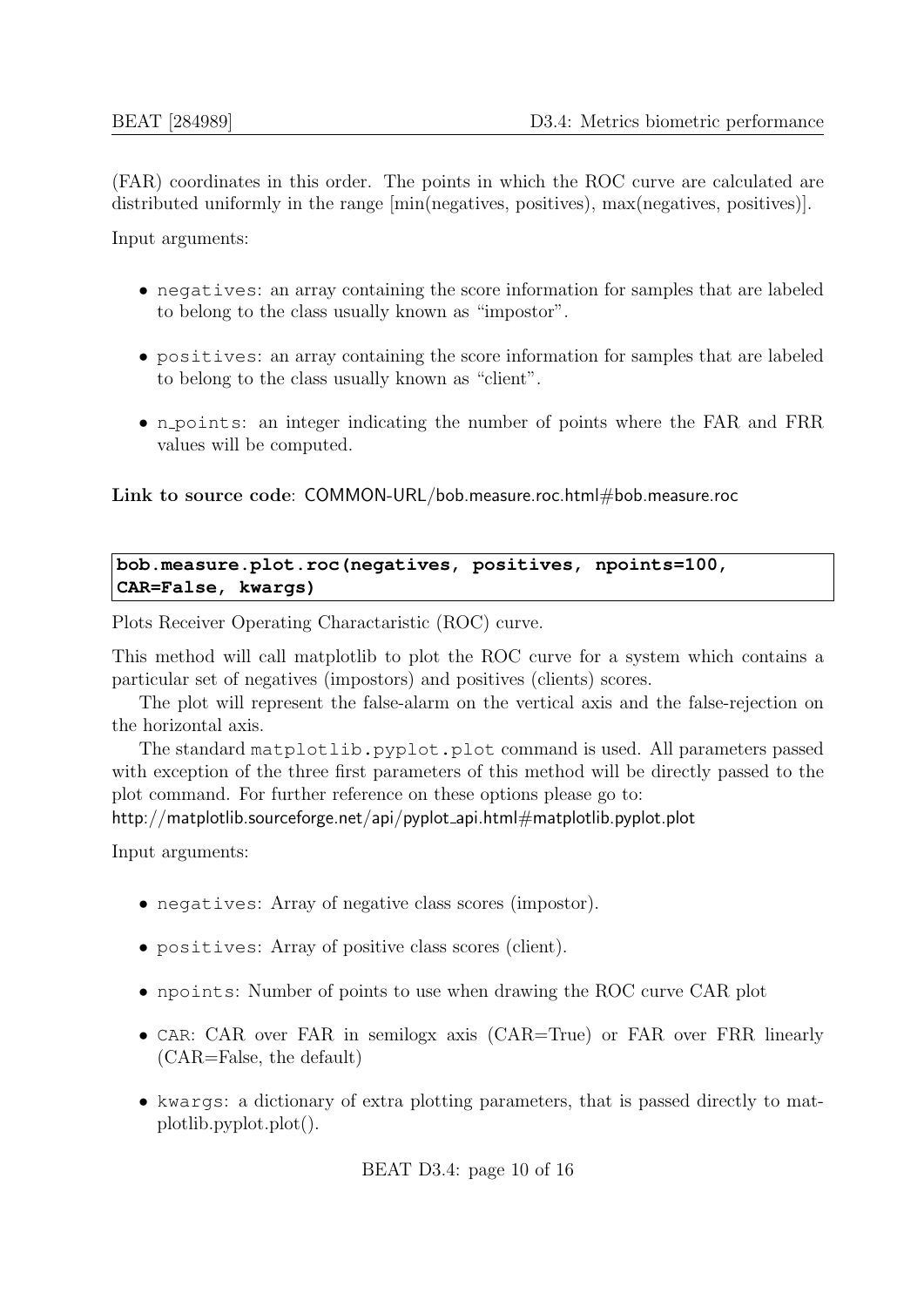Note: This function does not initiate and save the figure instance, it only issues the plotting commands. Every user is responsible for setting up and saving the figure as it best fits his purposes.

Link to source code: COMMON-URL/bob.measure.plot.roc.html#bob.measure.plot.roc

#### **bob.measure.det(negatives, positives, n points)**

Calculates the DET curve given a set of positive and negative scores and a desired number of points.

Returns a two-dimensional array of doubles that contain: X axis values in the normal deviate scale for the false-rejections, Y axis values in the normal deviate scale for the false-accepts.

Input arguments:

- negatives: Array of negative class scores (impostor).
- positives: Array of positive class scores (client).
- n points: Number of points where the DET curve will be computed.

Link to source code: COMMON-URL/bob.measure.det.html#bob.measure.det

```
bob.measure.plot.det(negatives, positives, npoints=100,
axisfontsize='x-small', kwargs)
```
Plots Detection Error Trade-off (DET) curve as defined in the paper:

Martin, A., Doddington, G., Kamm, T., Ordowski, M., and Przybocki, M., "The DET curve in assessment of detection task performance," in Proc. European Conf. on Speech Communication and Technology (ECSCT), pp. 1895-1898, 1997.

The plot will represent the false-alarm on the vertical axis and the false-rejection on the horizontal axis.

This method will call matplotlib to plot the DET curve for a system which contains a particular set of negatives (impostors) and positives (clients) scores.

The standard matplotlib.pyplot.plot command is used. All parameters passed with exception of the three first parameters of this method will be directly passed to the plot command. For further reference on these options please go to: http://matplotlib.sourceforge.net/api/pyplot api.html#matplotlib.pyplot.plot

Input arguments:

• negatives: Array of negative class scores (impostor).

BEAT D3.4: page 11 of 16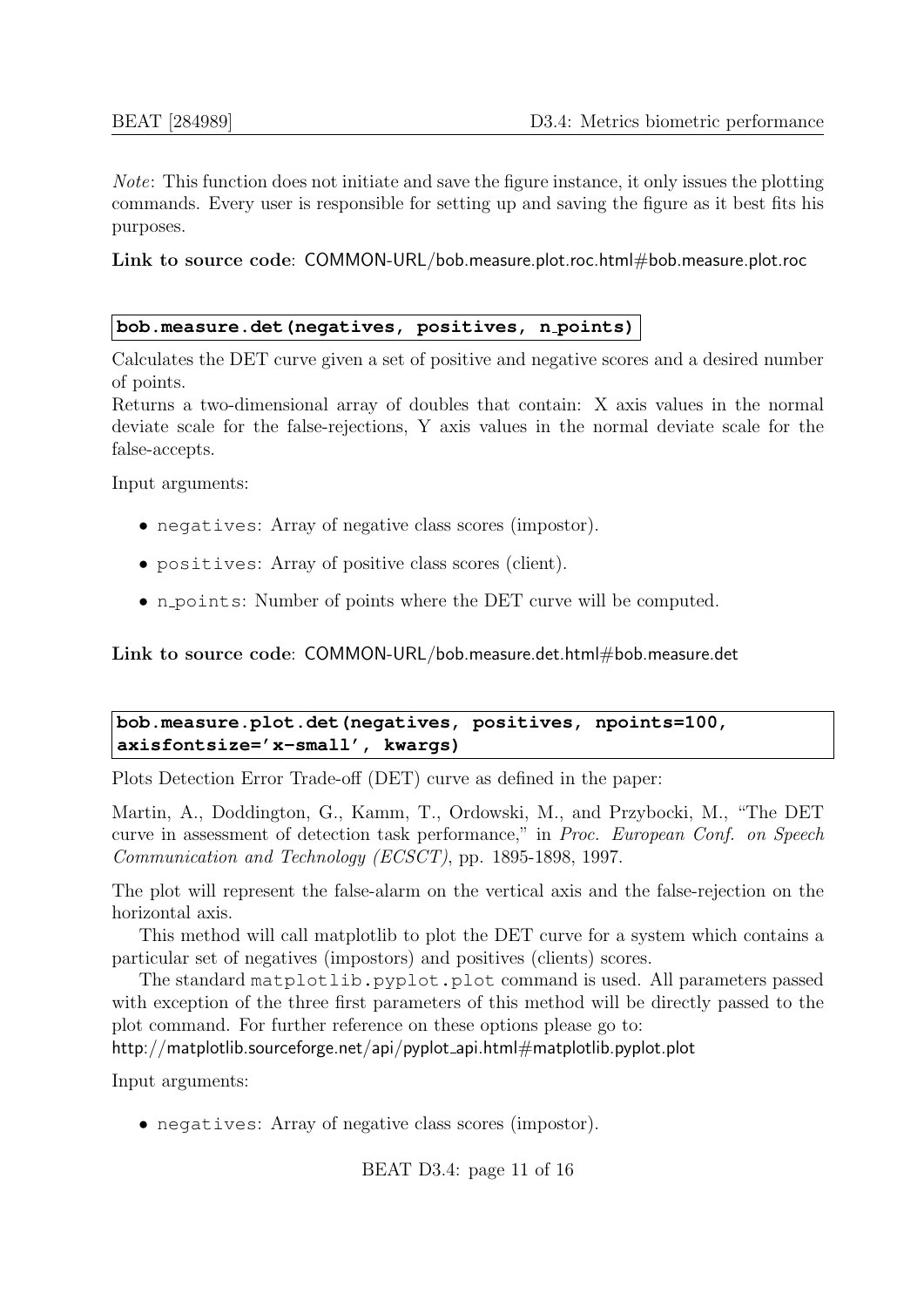- positives: Array of positive class scores (client).
- npoints: Number of points to use when drawing the DET curve.
- axisfontsize: The size to be used by  $x/y$  tick labels to set the font size on the axis.
- kwargs: A dictionary of extra plotting parameters, that is passed directly to matplotlib.pyplot.plot.

Note: This function does not initiate and save the figure instance, it only issues the plotting commands. Every user is responsible for setting up and saving the figure as it best fits his purposes.

Link to source code: COMMON-URL/bob.measure.plot.det.html#bob.measure.plot.det

#### **bob.measure.plot.det axis(v, kwargs)**

Sets the axis in a DET plot.

This method wraps the matplotlib.pyplot.axis by calling bob.measure.ppndf on the values passed by the user so they are meaningful in a DET plot as performed by bob.measure.plot.det.

Input arguments:

- v: Python iterable (list or tuple) with the X and Y limits in the order (xmin, xmax, ymin, ymax). Expected values should be in percentage (between 0 and  $100\%$ ). If v is not a list or tuple that contains 4 numbers it is passed without further inspection to matplotlib.pyplot.axis.
- kwargs: All remaining arguments will be passed to matplotlib.pyplot.axis without further inspection.

Link to source code: COMMON-URL/bob.measure.plot.det\_axis.html#bob.measure.plot.det\_axis

#### 2.4 EPC curve

#### **bob.measure.epc(dev negatives, dev positives, test negatives, test positives, n points)**

Calculates the EPC curve given a set of positive and negative scores and a desired number of points. Returns a two-dimensional array of doubles that express the X (cost) and Y coordinates in this order.

Please note that, in order to calculate the EPC curve, one needs two sets of data comprising a development set and a test set. The minimum weighted error is calculated

BEAT D3.4: page 12 of 16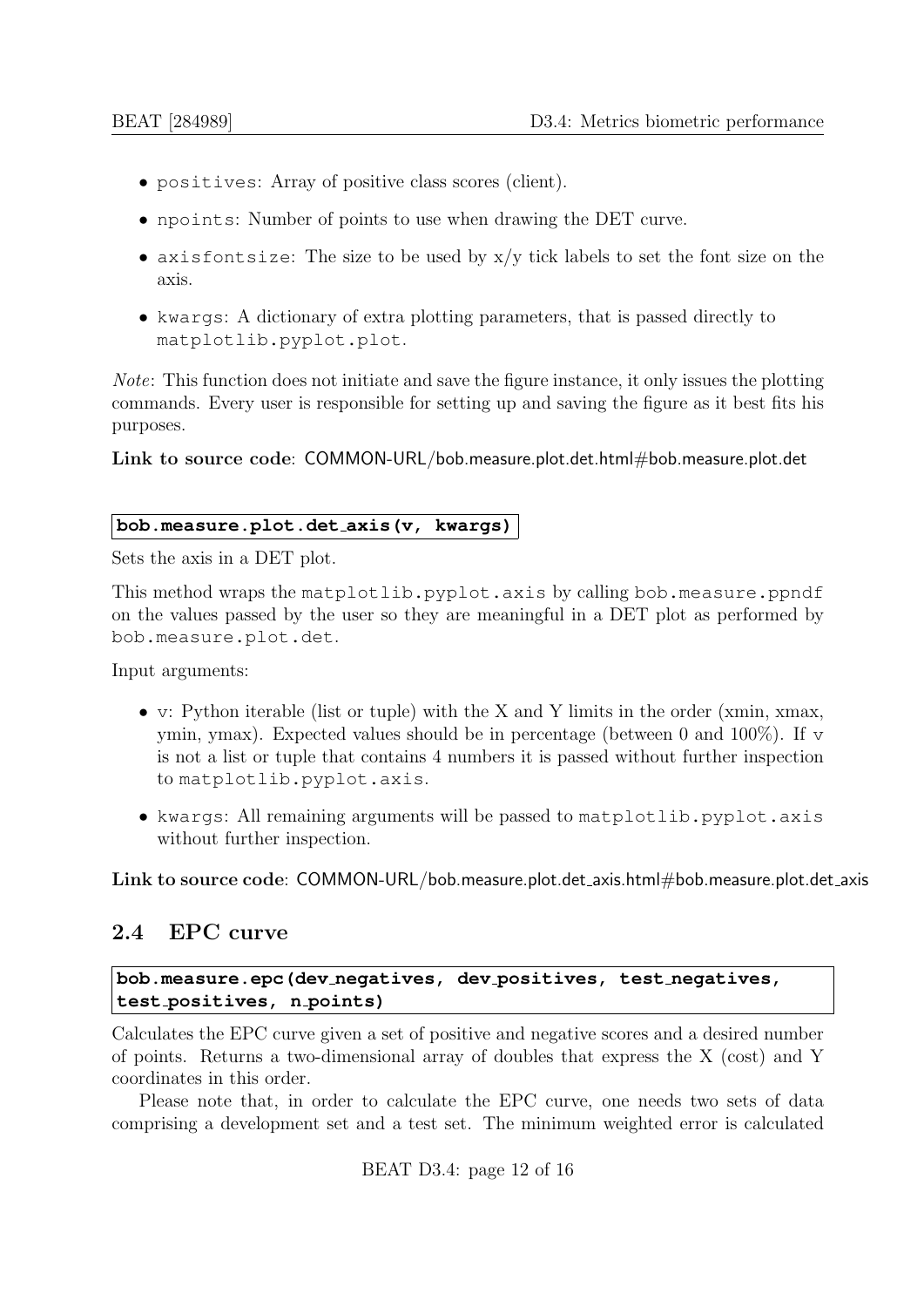on the development set and then applied to the test set to evaluate the Half-Total Error Rate (HTER) in that threshold.

The EPC curve plots the HTER on the test set for various values of the score. For each value of the score, a threshold is found that provides the minimum weighted error on the development set. Each threshold is consecutively applied to the test set and the resulting HTER values are plotted in the EPC curve.

The cost points in which the EPC curve are calculated are distributed uniformly in the range [0.0, 1.0].

Input arguments:

- dev negatives: Array of negative class scores (impostor) for the development set.
- dev positives: Array of positive class scores (client) for the development set.
- test negatives: Array of negative class scores (impostor) for the development set.
- test positives: Array of positive class scores (client) for the development set.
- npoints: Number of points where the EPC values are computed.

Link to source code: COMMON-URL/bob.measure.epc.html#bob.measure.epc

**bob.measure.plot.epc(dev negatives, dev positives, test negatives, test positives, npoints=100, kwargs)**

Plots Expected Performance Curve (EPC) as defined in the paper:

Bengio, S., Keller, M., Marithoz, J., "The Expected Performance Curve," in Proc. Int. Conf. on Machine Learning (ICML) Workshop on ROC Analysis in Machine Learning, pp. 19631966, 2004.

This method will call matplotlib to plot the EPC curve for a system which contains a particular set of negative scores (impostors) and positive scores (clients) for both the development and test sets.

The plot will represent the minimum HTER on the vertical axis and the cost on the horizontal axis.

This method will call matplotlib to plot the DET curve for a system which contains a particular set of negatives (impostors) and positives (clients) scores.

The standard matplotlib.pyplot.plot command is used. All parameters passed with exception of the three first parameters of this method will be directly passed to the plot command. For further reference on these options please go to:

http://matplotlib.sourceforge.net/api/pyplot api.html#matplotlib.pyplot.plot

Input arguments: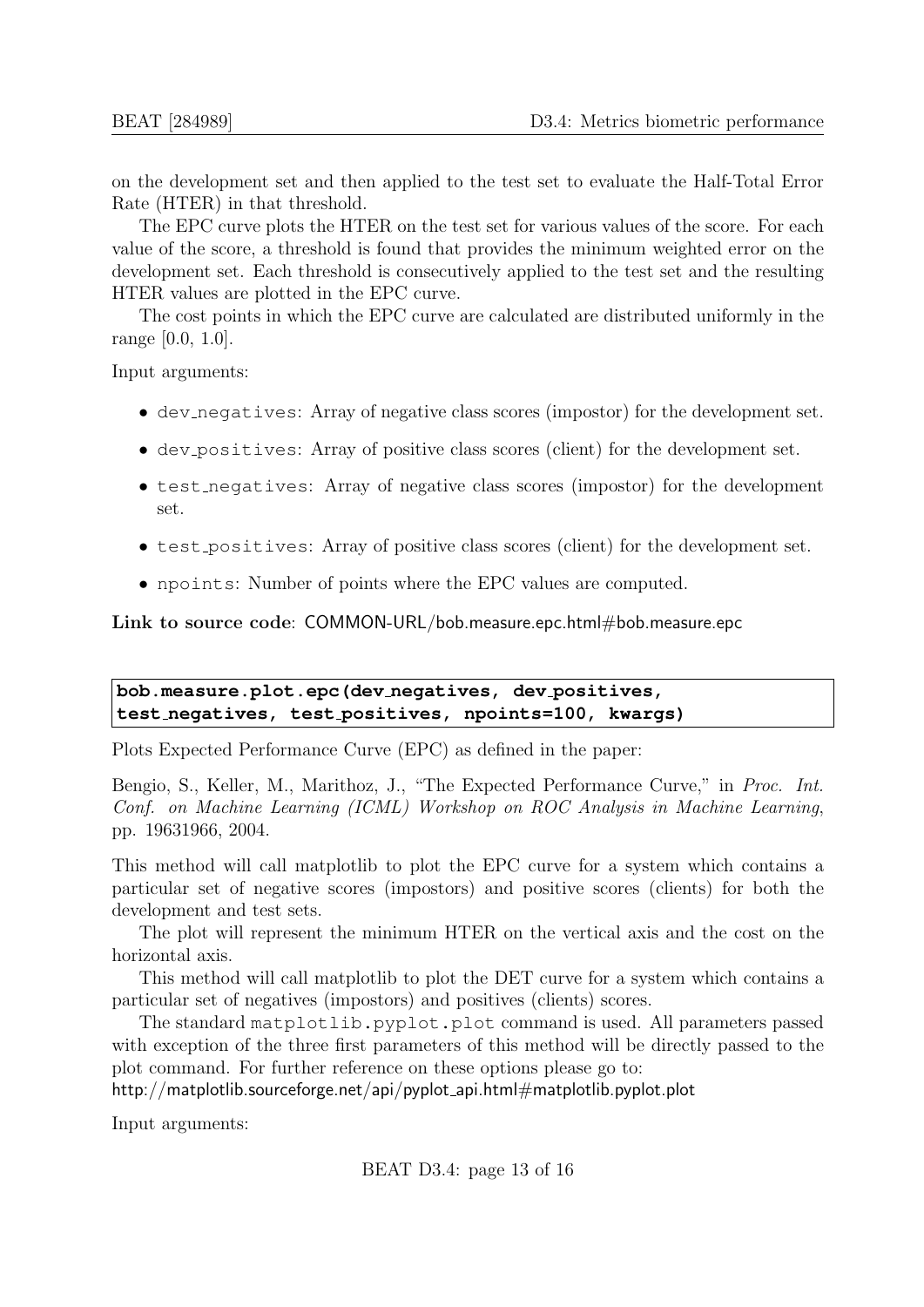- dev negatives: Array of negative class scores (impostor) for the development set.
- dev positives: Array of positive class scores (client) for the development set.
- test negatives: Array of negative class scores (impostor) for the development set.
- test positives: Array of positive class scores (client) for the development set.
- npoints: Number of points where the EPC values are computed and drawn.
- kwargs: A dictionary of extra plotting parameters, that is passed directly to matplotlib.pyplot.plot.

Note: This function does not initiate and save the figure instance, it only issues the plotting commands. Every user is responsible for setting up and saving the figure as it best fits his purposes.

Link to source code: COMMON-URL/bob.measure.plot.epc.html#bob.measure.plot.epc

#### 3 Identification Metrics

For completeness and as a form of review, we present here the basic notions about the identification operation mode. For further details and a deeper understanding of this operation mode and the most widely used metrics to evaluate it, we refer the reader to D3.3.

Recall that, as specified in D3.3, a biometric system working under the identification mode receives only one input: a biometric sample (usually referred to as test sample). The system task is to compare the test sample to a database of stored samples and determine which of the samples in the database (if any) comes from the same individual as that of the test sample. Two different scenarios can be distinguished within the identification mode: i) closed-set when the person producing the test sample is assumed or known to be in the database; *ii*) *open-set* when the test person may not have been enrolled in the database.

In any case, the question posed to the system is: Who is the person presenting the test sample? With multiple possible answers: Any of the persons previously enrolled in the database, or "do not know" in case the subject is not in the gallery. As such, in this case the output of the systems is typically a ranked list of users from the database which are most likely to be the test-subject.

Therefore the error of the system is in general computed according to whether the correct identity appears or not among the first  $k$  identities in the ranked output list.

The functions defined in this section are designed to implement the different common metrics used to evaluate the performance of biometric systems under the identification operation mode.

BEAT D3.4: page 14 of 16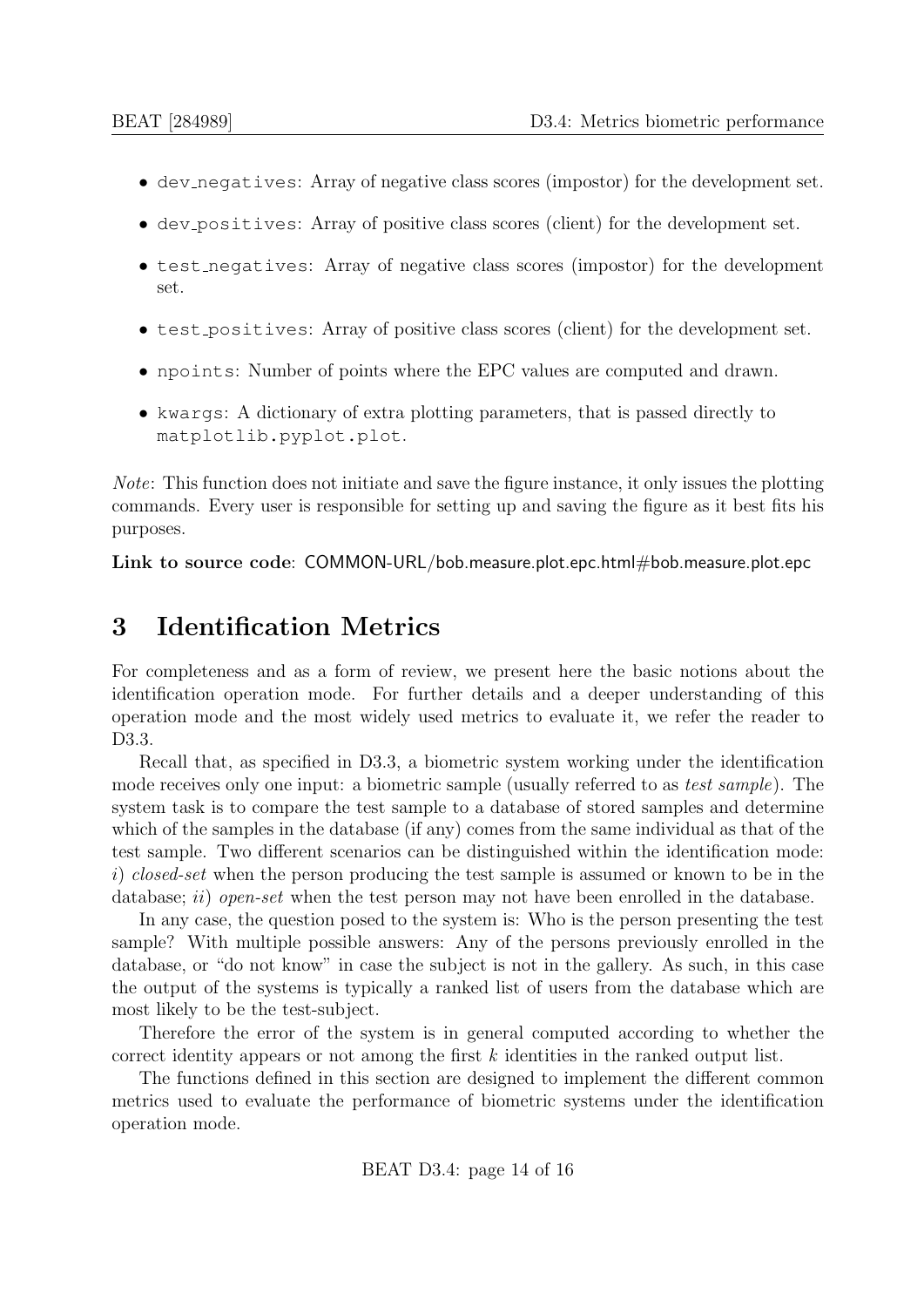#### 3.1 Closed set: CMC curves

#### **bob.measure.cmc(cmc scores)**

Calculates the cumulative match characteristic (CMC) from the given input.

For each test item the probability that the rank r of the positive score is calculated. The rank is computed as the number of negative scores that are higher than the positive score. If several positive scores for one test item exist, the highest positive score is taken. The CMC finally computes, the number of test items that have a rank r or higher.

Input arguments:

• cmc\_scores: List of two-element tuples. Each of the tuples contains the negative and the positive scores for one test item..

#### Link to source code: COMMON-URL/bob.measure.cmc.html#bob.measure.cmc

#### **bob.measure.plot.cmc(cmc scores, logx=True, kwargs)**

Plots the (cumulative) match characteristics curve and returns the maximum rank.

The standard matplotlib.pyplot.plot command is used. All parameters passed with exception of the three first parameters of this method will be directly passed to the plot command. For further reference on these options please go to:

http://matplotlib.sourceforge.net/api/pyplot api.html#matplotlib.pyplot.plot

Input arguments:

- cmc\_scores: List of two-element tuples. Each of the tuples contains the negative and the positive scores for one test item.
- logx: Boolean input, if it is true, the x-axis is in log scale.
- kwargs: a dictionary of extra plotting parameters, that is passed directly to textttmatplotlib.pyplot.plot.

Note: This function does not initiate and save the figure instance, it only issues the plotting commands. Every user is responsible for setting up and saving the figure as it best fits his purposes.

Link to source code: COMMON-URL/bob.measure.plot.cmc.html#bob.measure.plot.cmc

#### 3.2 Open set: DIR and FAR

**bob.measure.plot.dir(cmc scores, far list, logx = True, kwargs)**

BEAT D3.4: page 15 of 16